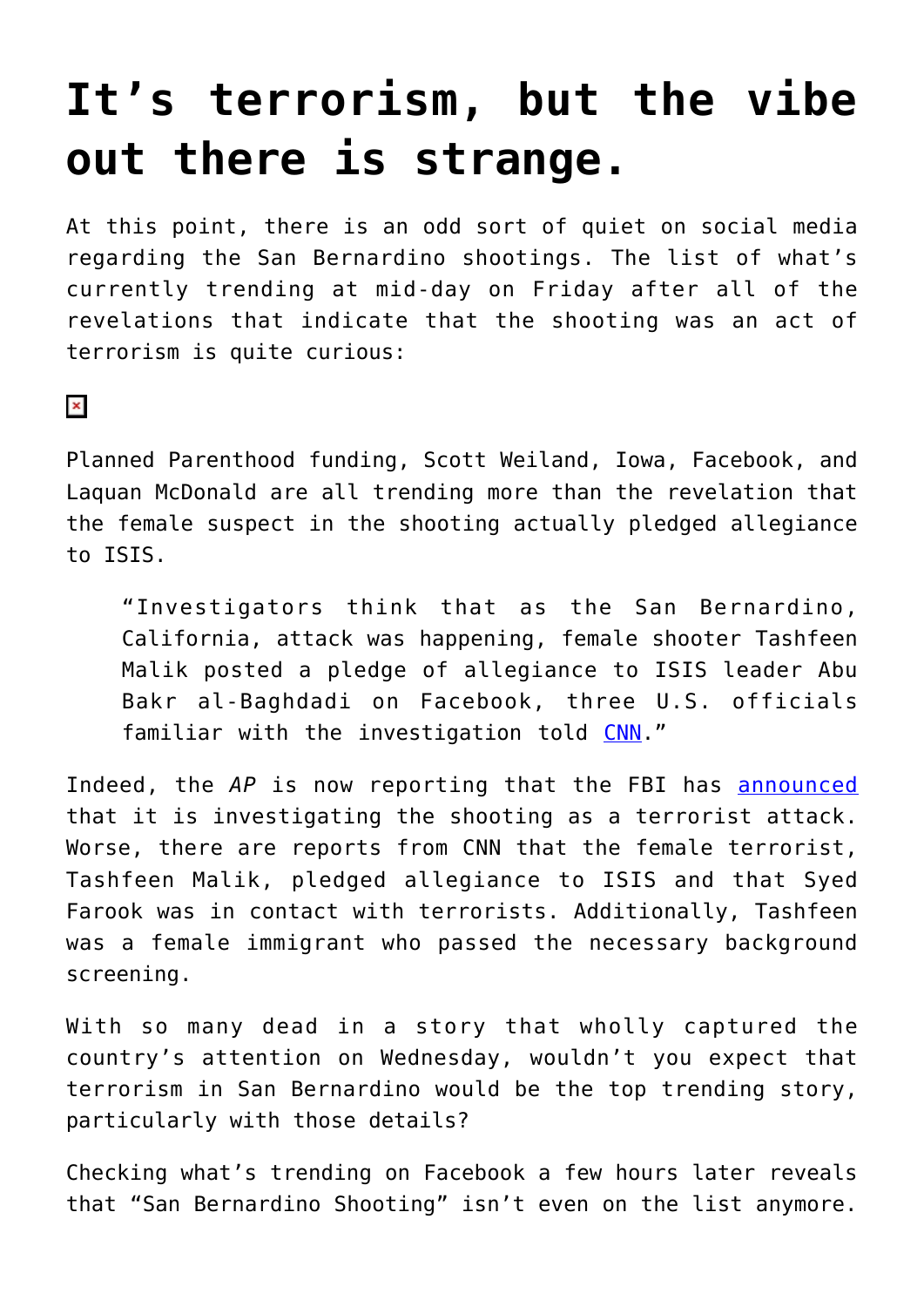There is only a reference to Erin Burnett wondering if postpartum depression is to blame for the female terrorist's actions.

 $\pmb{\times}$ 

Then there's the clown show of reporters raiding the terrorist's home:

Have you ever seen anything like this before?

Perhaps it is a sign of narrative collapse. There seemed to be an expectation, even a hope, that the mass shooting in San Bernardino would be the act of a white man, maybe even a "white, Christian male" before all of the facts came out. Alas, it is pretty clear now that the shooting was a calculated terrorist attack. It did not follow "the script".

And maybe that's why the social media feeds and the overall vibe out there seems odd.

Though it is also possible that a good deal of the country simply is grappling with a disturbing new twist of terrorism.